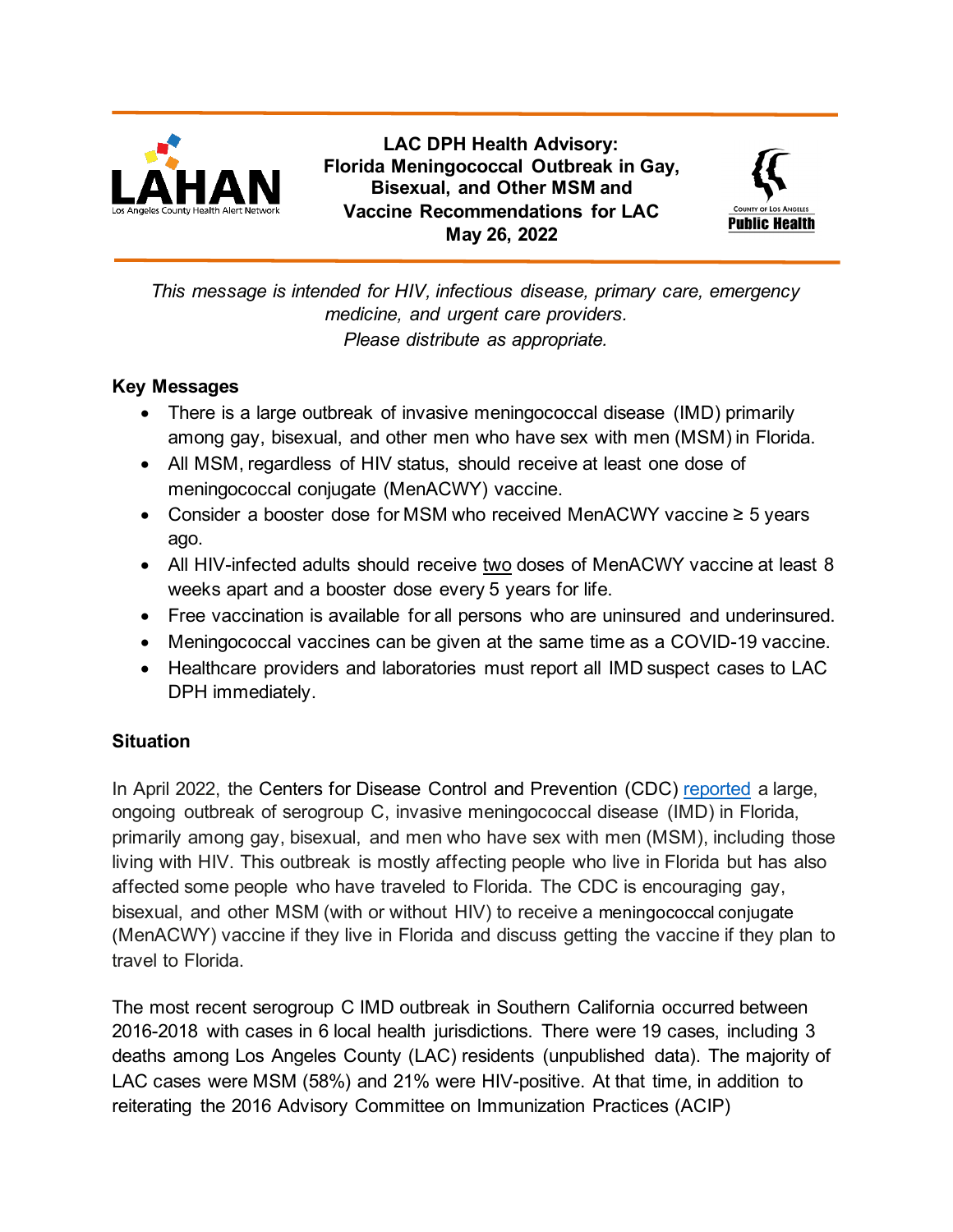recommendations for meningococcal vaccination of all HIV-infected persons age 2 months and older, the LAC Department of Public Health (DPH) [recommended](http://publichealth.lacounty.gov/eprp/Health%20Alerts/LAC%20DPH%20IMD%20VAX%20MSM%20072616.pdf)  [MenACWY vaccination for all MSM,](http://publichealth.lacounty.gov/eprp/Health%20Alerts/LAC%20DPH%20IMD%20VAX%20MSM%20072616.pdf) regardless of HIV status or other risk factors.

Due to the ongoing outbreak in Florida as well as crowded gatherings associated with upcoming Pride events, there is heightened risk of IMD among gay, bisexual and other MSM. LAC DPH reminds and encourages providers to ensure MenACWY vaccination for all gay, bisexual and other MSM living in LAC. Because meningococcal vaccine induced immunity wanes, a booster dose can be considered for MSM previously vaccinated ≥ 5 years ago. HIV-infected adults who were vaccinated ≥ 5 years ago should receive a booster dose.

Effective antibiotics should be administered to patients promptly upon suspicion of IMD. Of note, CDC has [reported](http://publichealth.lacounty.gov/eprp/lahan/alerts/CDCHANCiproResistantNM062322.pdf) multiple cases of penicillin- and ciprofloxacin-resistant meningococcal infection in the United States, including a recent case in California. Providers should conduct antimicrobial susceptibility testing (AST) to determine susceptibility of all meningococcal isolates to penicillin before changing from empirical treatment with cefotaxime or ceftriaxone to penicillin or ampicillin. AST may also help inform post exposure prophylaxis (PEP) decisions; however, this should not delay initiation of PEP with ciprofloxacin, rifampin, or ceftriaxone.

## **Actions Requested of Providers**

- Ensure all gay, bisexual and other MSM patients have received at least one dose of the MenACWY vaccine. If they were last vaccinated > 5 years ago, consider a booster dose as meningococcal vaccine immunity wanes.
- Vaccinate all HIV-infected MSM with 2 doses of MenACWY vaccine at least 8 weeks apart and a booster 5 years later and every 5 years thereafter throughout life.
- Consider administering MenACWY vaccine at a COVID-19 vaccine visit. COVID-19 vaccine may be administered without regard to timing of other vaccines. This includes simultaneous administration of COVID-19 vaccine and other vaccines on the same day, at a single visit. See [Coadministration of](https://www.cdc.gov/vaccines/covid-19/clinical-considerations/interim-considerations-us.html#recommendations)  [COVID-19 vaccines with other vaccines.](https://www.cdc.gov/vaccines/covid-19/clinical-considerations/interim-considerations-us.html#recommendations)
- Report all suspect cases of IMD immediately to LAC DPH.(See Reporting and Public Health Response below).
- Request antimicrobial susceptibility testing (AST) on *N. meningitidis* isolates to guide treatment and prophylaxis.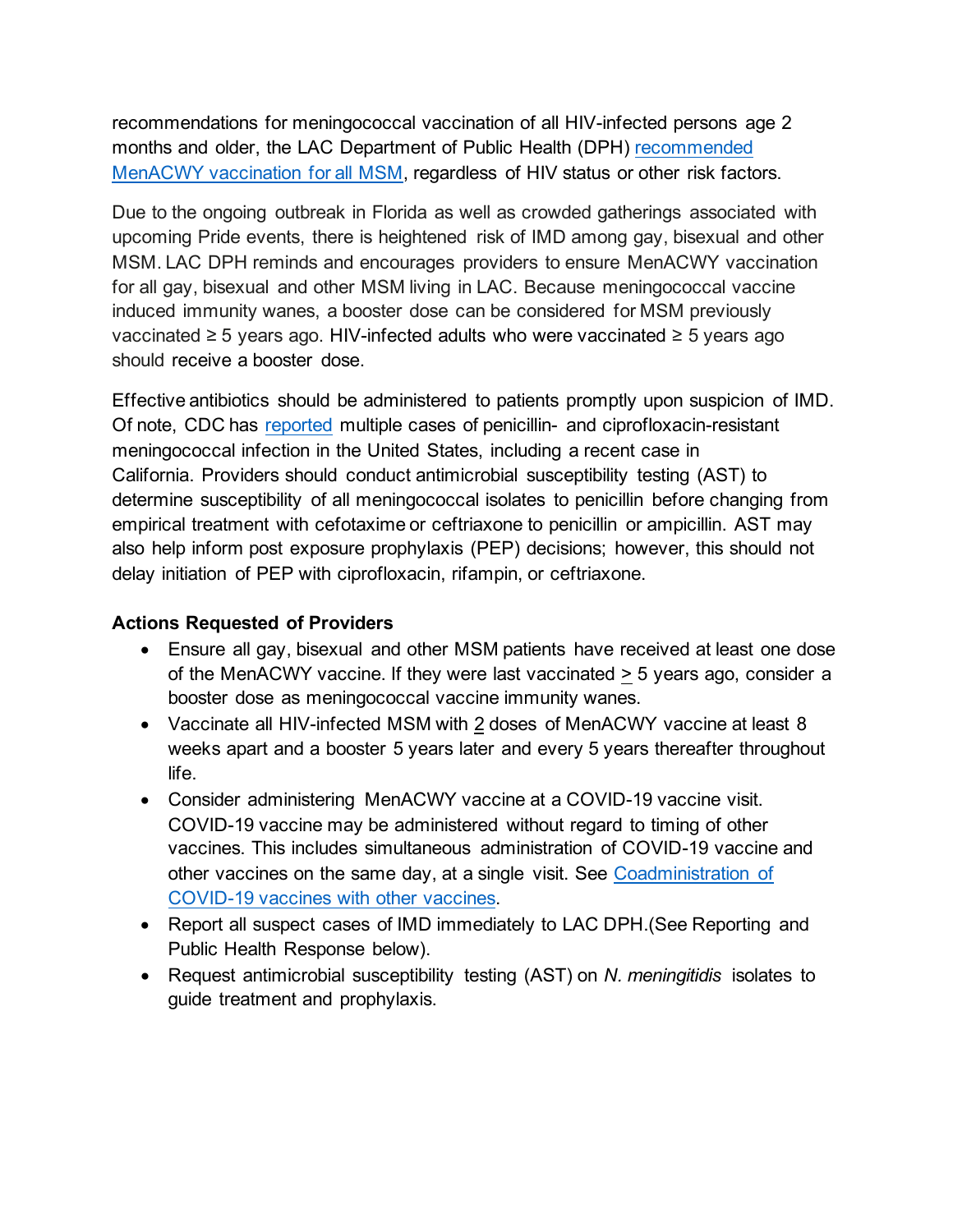# **Available Meningococcal Conjugate Vaccines**

Three brands of MenACWY vaccine are licensed and available in the United States:

- MenACWY-CRM (Menveo)
- MenACWY-D (Menactra)
- MenACWY-TT (MenQuadfi)

Although each MenACWY vaccine formulation uses a different protein conjugate, the products are considered interchangeable in persons ≥2 years of age. The same vaccine product is recommended, but not required, for all doses. See CDC [Meningococcal](https://www.cdc.gov/vaccines/vpd/mening/hcp/recommendations.html)  [Vaccine Recommendations](https://www.cdc.gov/vaccines/vpd/mening/hcp/recommendations.html)

# **Free Meningococcal Vaccine at DPH**

LAC DPH continues to provide meningococcal vaccine at no cost for persons who are uninsured and underinsured at DPH public health clinics. The location and hours of DPH clinics are listed at: The location and hours are of DPH clinics are listed at: [http://publichealth.lacounty.gov/chs/NurseClinic.pdf.](http://publichealth.lacounty.gov/chs/NurseClinic.pdf)

## **Reporting and Public Health Response**

Healthcare providers and laboratories must report all IMD suspect cases to LAC DPH immediately. Suspect cases include those with clinical suspicion of IMD or evidence of gram-negative diplococci on gram stain. Laboratory confirmation is not required to report. See reporting information below.

LAC DPH conducts case and contact investigations for suspect meningococcal disease reports in Los Angeles County. Preventive antibiotics are provided to close contacts of IMD cases.

#### *Contact Information for Questions and Reporting*

#### **Los Angeles County DPH Acute Communicable Disease Control:**

- Weekdays 8:30am–5pm: call 213-240-7941.
- After-hours: call 213-974-1234 and ask for the physician on call.

## **Long Beach Health and Human Services:**

- Weekdays 8am-5pm: call 562-570-4302.
- After hours: call the duty officer at 562-500-5537.

## **Pasadena Public Health Department:**

- Weekdays 8am-5pm: call 626-744-6089.
- After hours: call 626-744-6043.